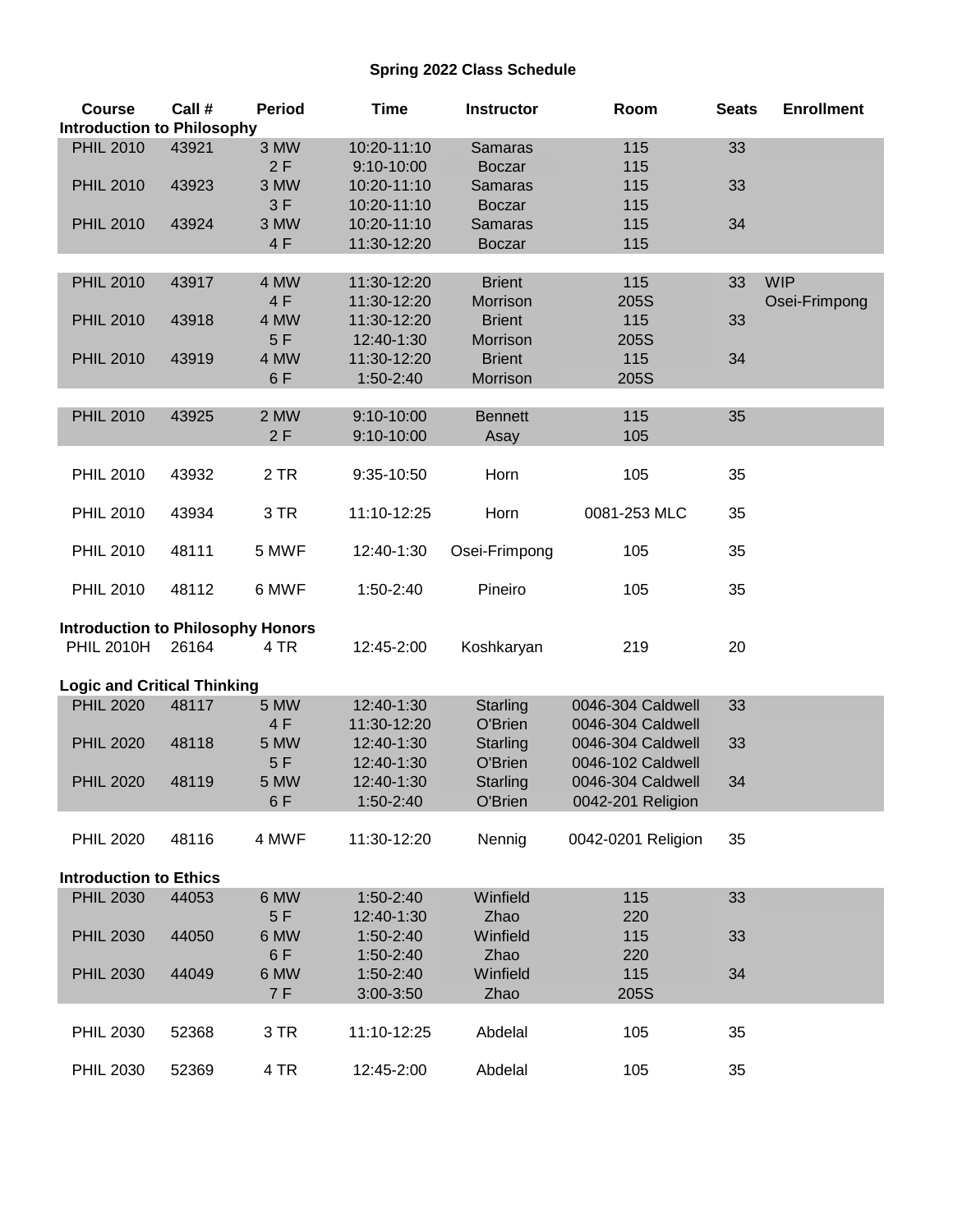| <b>Symbolic Logic</b>                                     |       |       |             |                |                    |    |  |  |  |
|-----------------------------------------------------------|-------|-------|-------------|----------------|--------------------|----|--|--|--|
| <b>PHIL 2500</b>                                          | 44060 | 3 MW  | 10:20-11:10 | Jagnow         | 0081-148 MLC       | 33 |  |  |  |
|                                                           |       | 2F    | 9:10-10:00  | Lane           | 0081-147 MLC       |    |  |  |  |
| <b>PHIL 2500</b>                                          | 44062 | 3 MW  | 10:20-11:10 | Jagnow         | 0081-148 MLC       | 33 |  |  |  |
|                                                           |       | 3F    | 10:20-11:10 | Lane           | 0081-147 MLC       |    |  |  |  |
| <b>PHIL 2500</b>                                          | 44063 | 3 MW  | 10:20-11:10 | Jagnow         | 0081-148 MLC       | 34 |  |  |  |
|                                                           |       | 4F    | 11:30-12:20 | Lane           | 0081-147 MLC       |    |  |  |  |
|                                                           |       |       |             |                |                    |    |  |  |  |
| <b>Symbolic Logic Honors</b>                              |       |       |             |                |                    |    |  |  |  |
| PHIL 2500H 44064                                          |       | 7 MWF | 3:00-3:50   | Balashov       | 219                | 20 |  |  |  |
| <b>Philosophical Approaches to Multiculturalism</b>       |       |       |             |                |                    |    |  |  |  |
| <b>PHIL 2700</b>                                          | 60027 | 4 MW  | 11:30-12:20 | Sikri          | 0081-250 MLC       | 35 |  |  |  |
|                                                           |       | 3F    | 10:20-11:10 | Rakoski        | 0739-0218 Correll  |    |  |  |  |
| <b>PHIL 2700</b>                                          | 61021 | 4 MW  | 11:30-12:20 | <b>Sikri</b>   | 0081-250 MLC       | 35 |  |  |  |
|                                                           |       | 4F    | 11:30-12:20 | Rakoski        | 0739-218 Correll   |    |  |  |  |
|                                                           |       |       |             |                |                    |    |  |  |  |
| <b>Classics of Ancient Western Philosophy</b>             |       |       |             |                |                    |    |  |  |  |
| <b>PHIL 3000</b>                                          | 26194 | 7 MWF | 3:00-3:50   | Winfield       | 220                | 35 |  |  |  |
|                                                           |       |       |             |                |                    |    |  |  |  |
| <b>Classics of Modern Western Philosophy</b>              |       |       |             |                |                    |    |  |  |  |
| <b>PHIL 3010</b>                                          | 26200 | 3 TR  | 11:10-12:25 | Johnson        | 115                | 35 |  |  |  |
| <b>Biomedical Ethics</b>                                  |       |       |             |                |                    |    |  |  |  |
| <b>PHIL 3220</b>                                          | 60018 | 4MW   | 11:30-12:20 | <b>Samaras</b> | 0081-248 MLC       | 33 |  |  |  |
|                                                           |       | 3F    | 10:20-11:10 | Murphy         | 0081-253 MLC       |    |  |  |  |
| <b>PHIL 3220</b>                                          | 60020 | 4MW   | 11:30-12:20 | <b>Samaras</b> | 0081-248 MLC       | 33 |  |  |  |
|                                                           |       | 4F    | 11:30-12:20 | <b>Murphy</b>  | 0081-253 MLC       |    |  |  |  |
| <b>PHIL 3220</b>                                          | 60021 | 4MW   | 11:30-12:20 | <b>Samaras</b> | 0081-248 MLC       | 34 |  |  |  |
|                                                           |       | 5F    | 12:40-1:30  | Murphy         | 0081-253 MLC       |    |  |  |  |
|                                                           |       |       |             |                |                    |    |  |  |  |
| <b>Biomedical Ethics Honors</b>                           |       |       |             |                |                    |    |  |  |  |
| <b>PHIL 3220H</b>                                         | 52292 | 3 TR  | 11:10-12:25 | Fahmy          | 0081-0274 MLC      | 20 |  |  |  |
|                                                           |       |       |             |                |                    |    |  |  |  |
| <b>Philosophy of Sports and Games</b><br><b>PHIL 3300</b> | 61022 | 5 TR  | 2:20-3:35   |                | 220                | 35 |  |  |  |
|                                                           |       |       |             | Fahmy          |                    |    |  |  |  |
| <b>Introduction to Cognitive Science</b>                  |       |       |             |                |                    |    |  |  |  |
| <b>PHIL 3550</b>                                          | 60023 | 5 MW  | 12:40-1:30  | Wright         | 0081-0248 MLC      | 50 |  |  |  |
|                                                           |       | 3F    | 10:20-11:10 | Yang           | 0081-153 MLC       |    |  |  |  |
| <b>ARTI 3550</b>                                          | 60025 | 5 MW  | 12:40-1:30  | Wright         | 0081-0248 MLC      | 50 |  |  |  |
|                                                           |       | 5F    | 12:40-1:30  | Yang           | 0056-259 Parl Hall |    |  |  |  |
| <b>PSYC 3550</b>                                          | 60026 | 5 MW  | 12:40-1:30  | Wright         | 0081-0248 MLC      | 50 |  |  |  |
|                                                           |       | 5F    | 12:40-1:30  | Pineiro        | 0061-0004 Military |    |  |  |  |
|                                                           |       |       |             |                |                    |    |  |  |  |
| <b>Philosophy and Film</b>                                |       |       |             |                |                    |    |  |  |  |
| <b>PHIL 3810</b>                                          | 56611 | 3 TR  | 11:10-12:25 | Samaras        | 220                | 35 |  |  |  |
| <b>Philosophy of Children</b>                             |       |       |             |                |                    |    |  |  |  |
| <b>PHIL 3900S</b>                                         | 59025 | 5 TR  | 2:20-3:35   | Lindquist      | 250-242 Joe Brown  | 20 |  |  |  |
|                                                           |       |       |             |                |                    |    |  |  |  |
| <b>Chinese Philosophy</b>                                 |       |       |             |                |                    |    |  |  |  |
| <b>PHIL 4045</b>                                          | 52131 | 2 TR  | 9:35-10:50  | Sikri          | 205S               | 35 |  |  |  |
| <b>PHIL 6045</b>                                          | 52426 |       |             |                |                    |    |  |  |  |